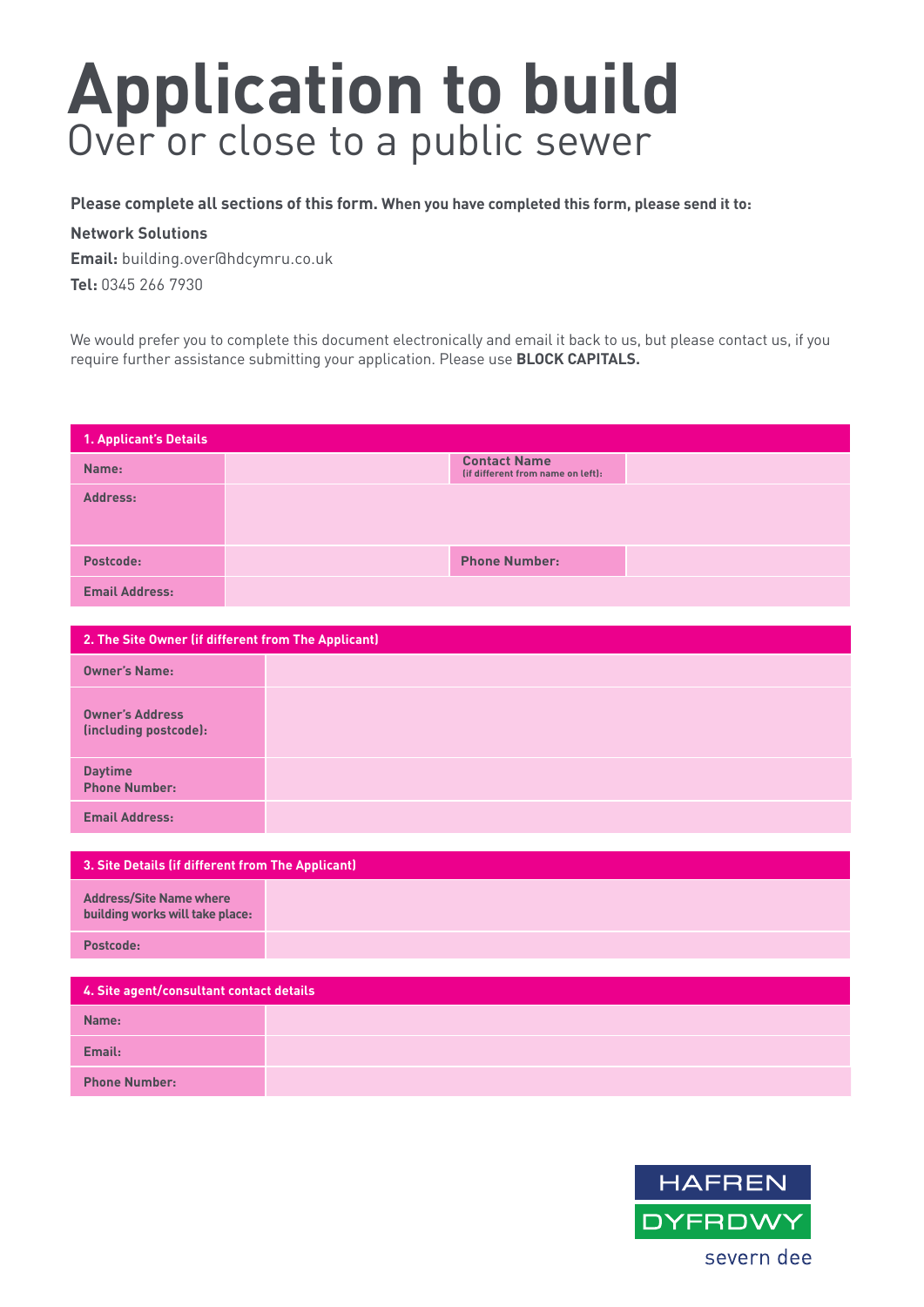| <b>5. Development Details</b>                                                        |                                                                                     |                                        |  |  |
|--------------------------------------------------------------------------------------|-------------------------------------------------------------------------------------|----------------------------------------|--|--|
| Please let us know the type of development you are doing (please tick):              |                                                                                     |                                        |  |  |
| <b>Rear Extension</b>                                                                | <b>Side Extension</b>                                                               | <b>Front Extension</b>                 |  |  |
| <b>Single Storey</b>                                                                 | <b>Two Storey</b>                                                                   | 1st Floor                              |  |  |
|                                                                                      | Other (please specify):                                                             |                                        |  |  |
|                                                                                      |                                                                                     |                                        |  |  |
| Please advise of relevant Building Regulation information: (If known/where relevant) |                                                                                     |                                        |  |  |
| Who is inspecting the site?                                                          | <b>Local Authority Building Control</b><br><b>Independent Approved</b><br>Inspector |                                        |  |  |
| <b>Local Council Authority/</b><br><b>Approved Inspector contact name:</b>           |                                                                                     |                                        |  |  |
|                                                                                      | <b>Yes</b><br><b>No</b>                                                             |                                        |  |  |
| <b>Have you applied for Building</b>                                                 |                                                                                     | <b>Application/Reference Number</b>    |  |  |
| <b>Regulations approval?</b>                                                         |                                                                                     | <b>Date Application Submitted</b>      |  |  |
|                                                                                      | If no, why?                                                                         |                                        |  |  |
| Are there any inspection chambers/<br>manholes on your property?                     | <b>Yes</b><br><b>No</b>                                                             |                                        |  |  |
|                                                                                      |                                                                                     | Diameter of sewer                      |  |  |
| Please provide sewer details (if known):                                             |                                                                                     | <b>Depth of sewer</b>                  |  |  |
|                                                                                      |                                                                                     | Total length of sewer to be built over |  |  |
|                                                                                      | <b>Existing foundation type</b>                                                     |                                        |  |  |
| Please provide foundation details (if known):                                        | <b>Depth of existing foundation</b>                                                 |                                        |  |  |
|                                                                                      |                                                                                     |                                        |  |  |
| <b>Proposed start date</b>                                                           |                                                                                     |                                        |  |  |
|                                                                                      |                                                                                     |                                        |  |  |

## **6. Checklist and Declaration**

**Your application can only be evaluated when all required information has been supplied. Incomplete applications will unfortunately result in your application being delayed.**

| a. For all applications                                                                                            | <b>Checklist</b> |
|--------------------------------------------------------------------------------------------------------------------|------------------|
| <b>Your building plans</b>                                                                                         |                  |
| You will need to provide the following plans (to scale):                                                           |                  |
| - Existing site layout, and                                                                                        |                  |
| - Proposed site layout with the actual sewer line(s) and any associated manholes, and                              |                  |
| - Sectional drawing showing proposed foundations and sewer(s)                                                      |                  |
| The plans submitted must accurately show the position of the building relative to the sewer pipe(s) and manhole(s) |                  |